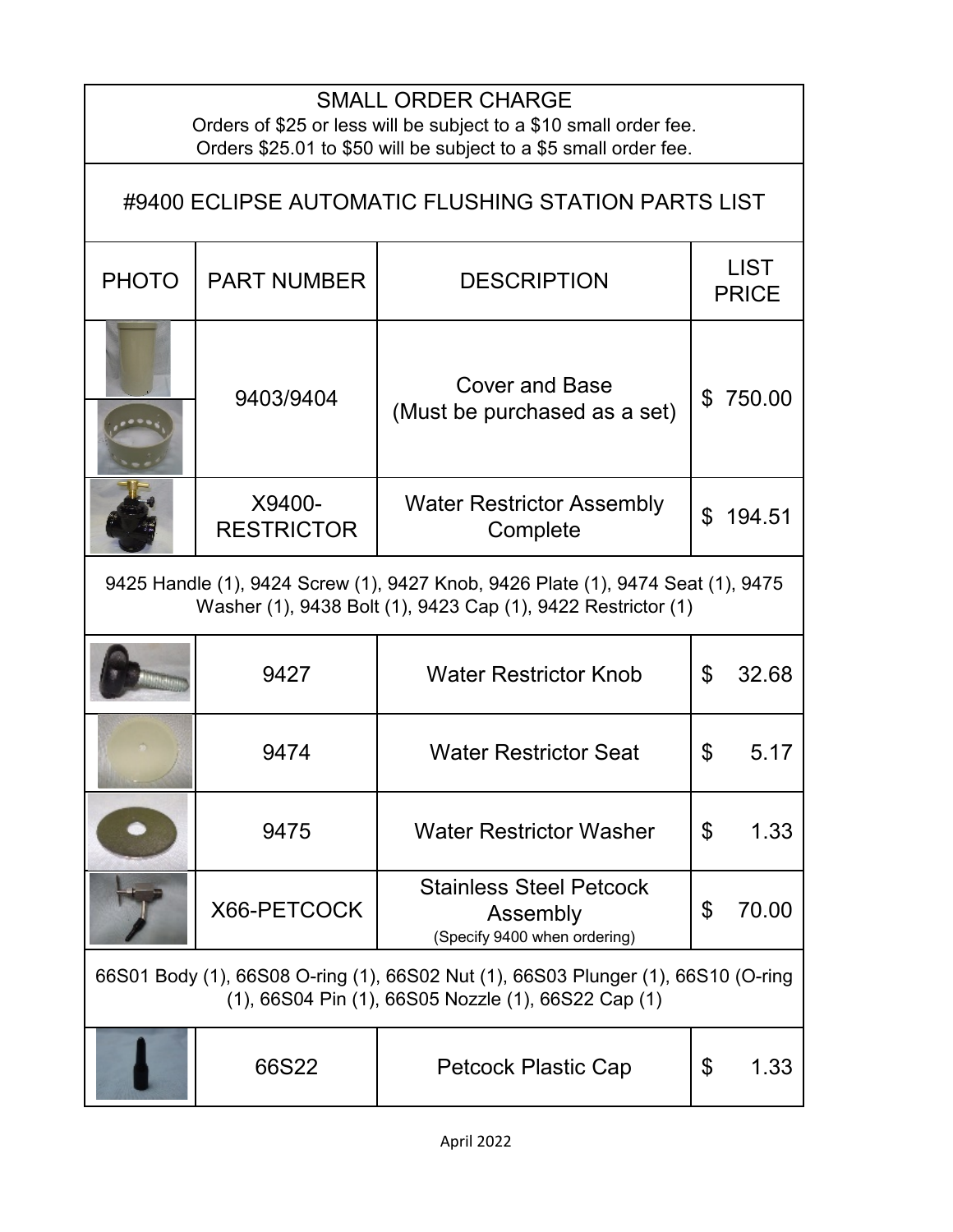|                                                                                                                                                                                                                                                | X9400-<br><b>SAMPLING</b>  | 9400 Sampling Point Complete                       | $\mathfrak{L}$ | 83.20    |
|------------------------------------------------------------------------------------------------------------------------------------------------------------------------------------------------------------------------------------------------|----------------------------|----------------------------------------------------|----------------|----------|
|                                                                                                                                                                                                                                                |                            | 1/4 x 1/8SHB Bushing (1), X66-PETCOCK (1)          |                |          |
|                                                                                                                                                                                                                                                | 9462                       | <b>Rubber Skirt</b>                                | \$             | 6.17     |
|                                                                                                                                                                                                                                                | 9402                       | Platform                                           | \$             | 104.61   |
|                                                                                                                                                                                                                                                | X9400-ACC.<br><b>PLATE</b> | <b>Access Plate Complete</b><br>(Offset Standpipe) | \$             | 169.54   |
| 9420-O Access Plate Removable (1), 9444 Caps (2), 9428-O Access Plate Base (1), 9451<br>Hinge Clamp (2), 9452 Screw (4), 9453 Bolt (2), 9465 Lock Washer (2), 9811 Heli-coil (2),<br>346-S-9400 Screw (1), 9464 S-Hook (1), 346-N-9400 Nut (1) |                            |                                                    |                |          |
|                                                                                                                                                                                                                                                | X9420-O                    | <b>Access Plate Removable with</b><br>Caps         | \$             | 44.69    |
| 9420-O Access Plate Removable (1), 9444 Caps (2)                                                                                                                                                                                               |                            |                                                    |                |          |
|                                                                                                                                                                                                                                                | 9444                       | Caps for Lifting Plate<br>(requires 2 per plate)   | \$             | 1.33     |
|                                                                                                                                                                                                                                                | X9428-O                    | <b>Access Plate Base Complete</b>                  |                | \$123.62 |
| 9428-O Access Plate Base (1), 9451 Hinge Clamp (2), 9452 Screw (4)                                                                                                                                                                             |                            |                                                    |                |          |
|                                                                                                                                                                                                                                                | 9429                       | <b>Access Plate Cover Ring</b>                     |                | \$210.05 |
|                                                                                                                                                                                                                                                | 9455                       | <b>Chain for Controller</b><br>(price per foot)    | \$             | 5.45     |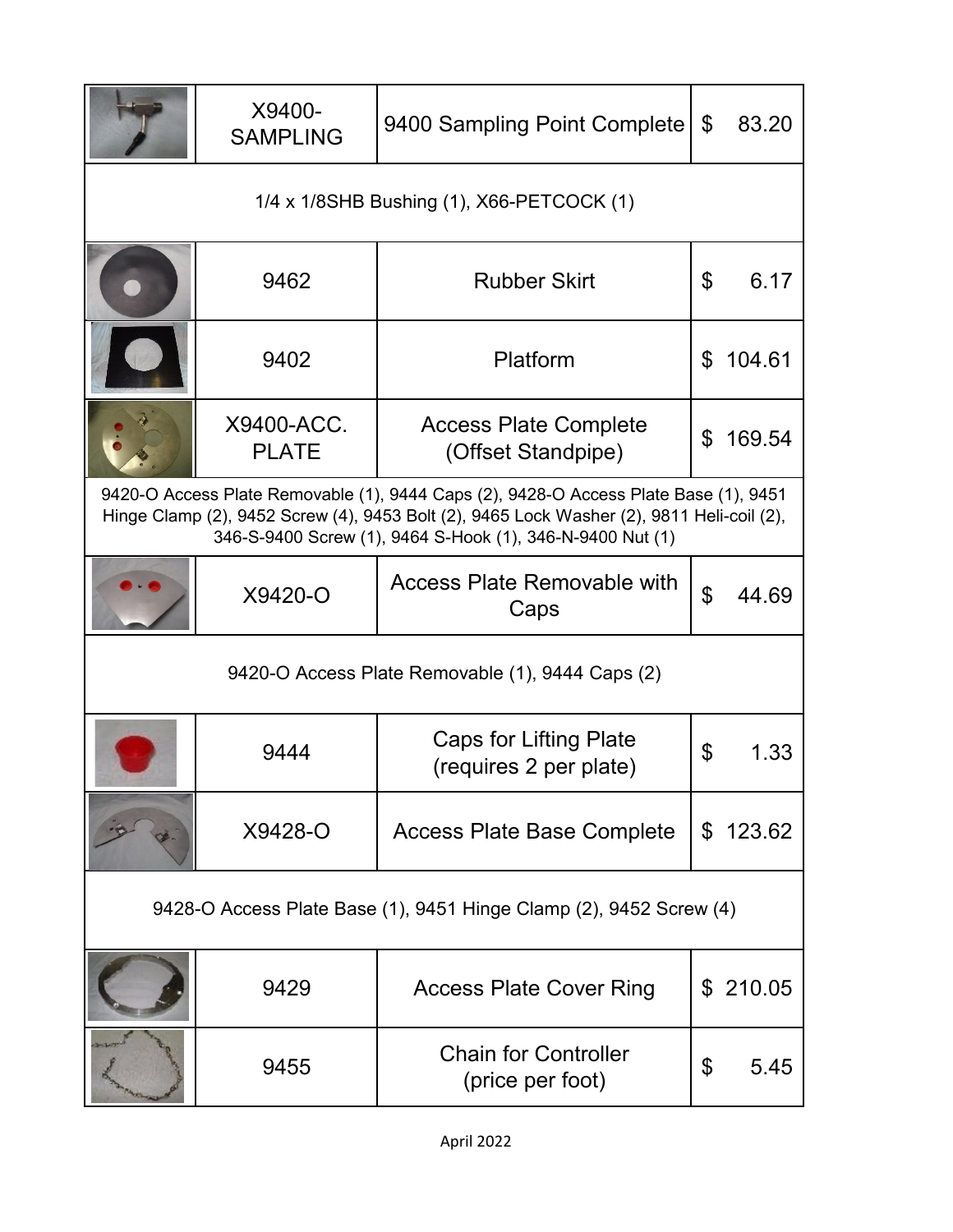|                                                                                                                                                                                                            | 9456                              | <b>Holder for Controller</b>                                                                                | \$             | 19.47    |  |
|------------------------------------------------------------------------------------------------------------------------------------------------------------------------------------------------------------|-----------------------------------|-------------------------------------------------------------------------------------------------------------|----------------|----------|--|
|                                                                                                                                                                                                            | 9431                              | <b>Controller Holder Cover</b>                                                                              | \$             | 9.08     |  |
|                                                                                                                                                                                                            | X9517-BG                          | <b>Controller with Battery</b>                                                                              |                | \$520.86 |  |
|                                                                                                                                                                                                            |                                   | 9517 Controller (1), 9518 Battery (2), 9434 Cover (1), 9412 Wire Connector (2), 9414<br>Wire Recepticle (1) |                |          |  |
|                                                                                                                                                                                                            | 9434                              | <b>Controller Cover Button</b>                                                                              | \$             | 9.25     |  |
|                                                                                                                                                                                                            | X458200                           | <b>Solenoid with Connects</b><br>(specify bury depth)                                                       | \$             | 104.24   |  |
| HV458200 Solenoid (1), 9411 Wire Pins (2), 9413 Recepticle (1), 9415 Red Wire<br>(specify bury), 9416 Black Wire (specify bury), 9417 Butt Splicers (2), 9418 Heat<br>Shrink (.25), 9445 Heat Shrink (.25) |                                   |                                                                                                             |                |          |  |
|                                                                                                                                                                                                            | <b>X9400-AUTO</b><br><b>DRAIN</b> | Auto Drain Assembly for 3' bury<br>or less                                                                  | $\mathfrak{L}$ | 252.65   |  |
| 9447 Tee (1), 9446 Bushing (1), 9448 Auto Drain (1), 9449 Spring (1)                                                                                                                                       |                                   |                                                                                                             |                |          |  |
|                                                                                                                                                                                                            | X9448-49                          | Auto Drain for 3' Bury or less                                                                              |                | \$119.80 |  |
| 9448 Auto Drain (1), 9449 Spring (1)                                                                                                                                                                       |                                   |                                                                                                             |                |          |  |
|                                                                                                                                                                                                            | 9449                              | Spring for Auto Drain 3' bury or<br>less                                                                    | $\mathfrak{P}$ | 5.95     |  |
|                                                                                                                                                                                                            | 9407                              | Glue x MIP Adapter                                                                                          | \$             | 50.20    |  |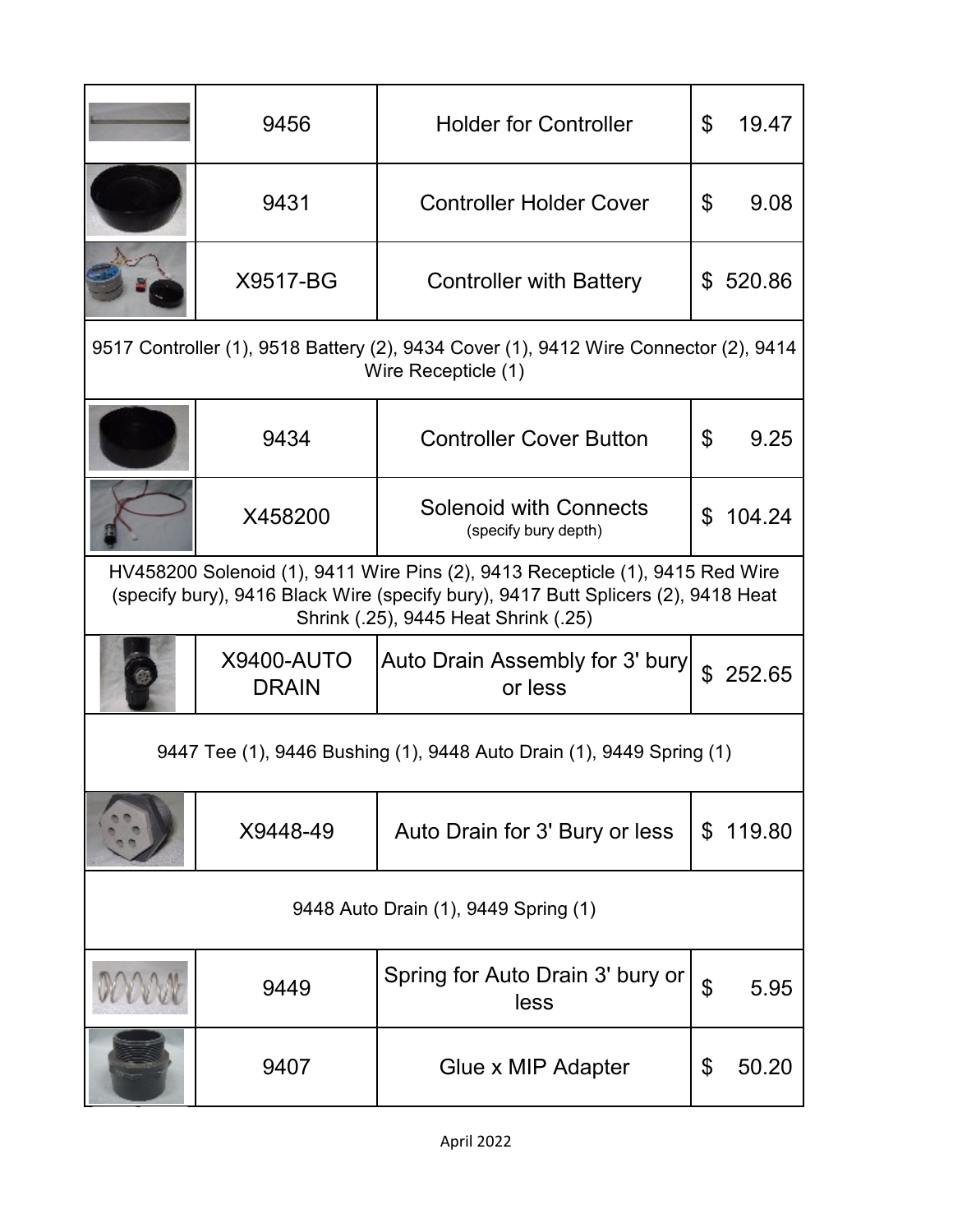|                                                                       | 9515                                                                                                                                     | 2" ICV Valve                                                       | \$618.59                 |  |  |
|-----------------------------------------------------------------------|------------------------------------------------------------------------------------------------------------------------------------------|--------------------------------------------------------------------|--------------------------|--|--|
|                                                                       | X9405                                                                                                                                    | Valve Piston with O-Rings                                          | 299.61<br>$\mathfrak{L}$ |  |  |
|                                                                       |                                                                                                                                          | 9405 Piston (1), 9421 O-Ring (3)                                   |                          |  |  |
|                                                                       | 9421                                                                                                                                     | <b>Valve Piston O-Ring</b><br>(requires 3 per piston)              | $\mathfrak{L}$<br>1.48   |  |  |
|                                                                       | 9476                                                                                                                                     | <b>Valve Cylinder</b>                                              | 107.55<br>\$             |  |  |
|                                                                       | <b>X9400-LOWER-</b><br>##<br>(Part number X9400-<br>LOWER-2' for 2' bury,                                                                | 9400 Below Grade Operating<br>Parts -<br>Price for 3' bury or less | \$1,720.15               |  |  |
|                                                                       | X9400-LOWER-2.5' for 2<br>1/2' bury, X9400-LOWER-<br>3' for 3' bury, and X9400-<br>$1$ OWFR-3 5' for 3.5'                                | 9400 Below Grade Operating<br>Parts -<br>Price for 3.5' bury       | 1,780.15<br>\$           |  |  |
|                                                                       | Below grade operating parts for #9400 (Does NOT include controller or solenoid,<br>access plates, sampling point or restrictor assembly) |                                                                    |                          |  |  |
| 囂                                                                     | X9400-PVC-<br><b>VALVE</b>                                                                                                               | 9400 Valve assembly for 4'<br>bury units, or greater               | \$<br>1,543.30           |  |  |
|                                                                       | X9400-RISER-##<br>(Part number X9400-<br>PVC-RISER-4' for 4'                                                                             | 9400 Below Grade Riser<br>Price for 4' bury                        | \$221.24                 |  |  |
|                                                                       | bury, X9400-PVC-RISER-<br>4.5' for 4 1/2' bury, and<br>so on)                                                                            | Price for each additional 6"                                       | 60.00<br>\$              |  |  |
|                                                                       | 9809                                                                                                                                     | <b>Debris Plate</b>                                                | \$<br>13.86              |  |  |
| #9400 ECLIPSE AUTOMATIC FLUSHING STATION OPTIONS PARTS<br><b>LIST</b> |                                                                                                                                          |                                                                    |                          |  |  |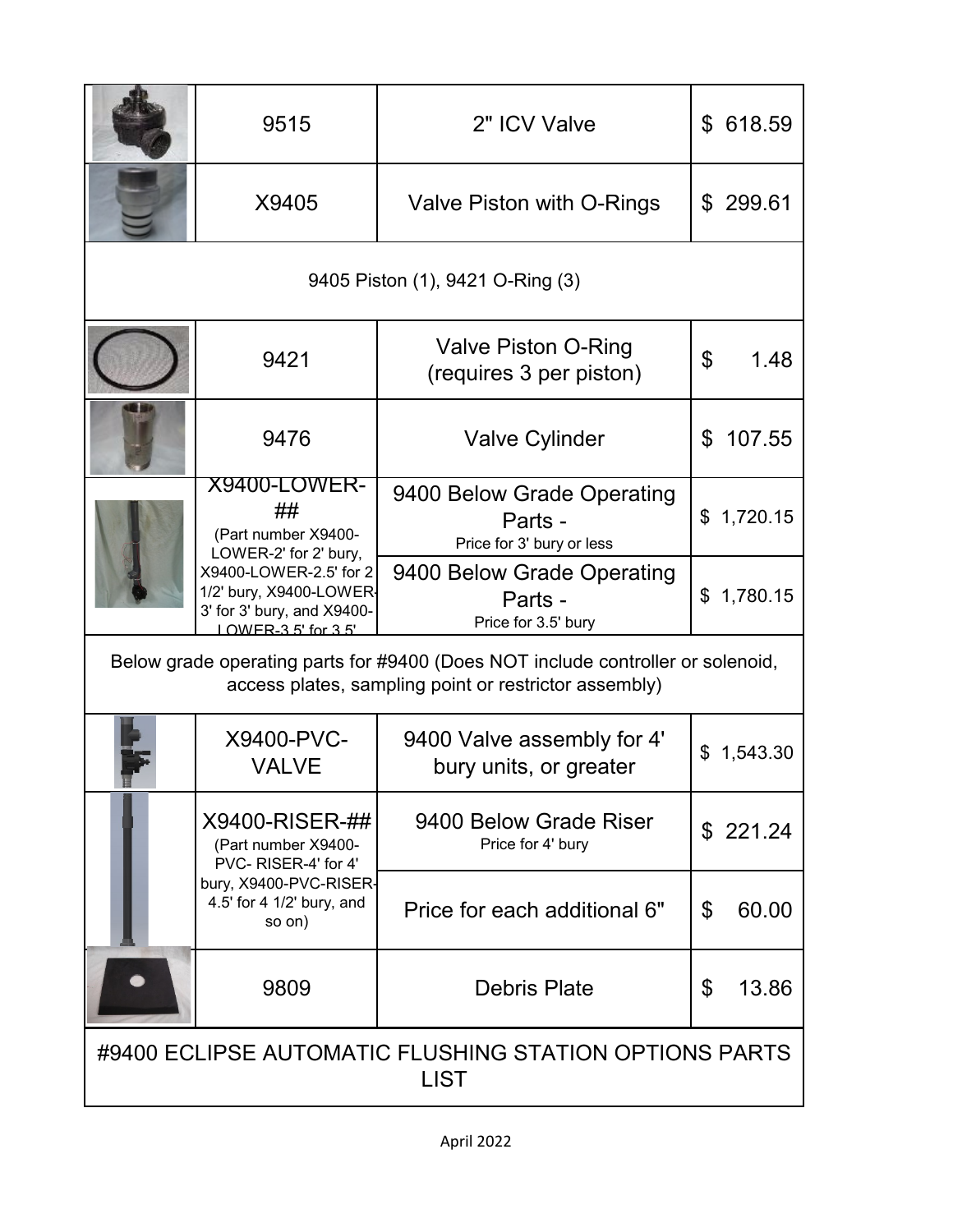| <b>PHOTO</b>                                                                                                               | <b>PART NUMBER</b>         | <b>DESCRIPTION</b>                              | <b>LIST</b><br><b>PRICE</b> |  |
|----------------------------------------------------------------------------------------------------------------------------|----------------------------|-------------------------------------------------|-----------------------------|--|
|                                                                                                                            | X9448-50                   | Auto Drain for 3.5' to 6' Bury                  | 120.01<br>\$                |  |
|                                                                                                                            |                            | 9448 Auto Drain (1), 9450 Spring (1)            |                             |  |
|                                                                                                                            | 9450                       | Spring for Auto Drain 3.5' to 6'<br>bury        | \$<br>9.64                  |  |
|                                                                                                                            | X9448-54                   | Auto Drain for 6.5' Bury or<br>more             | \$<br>120.38                |  |
| 9448 Auto Drain (1), 9454 Spring (1)                                                                                       |                            |                                                 |                             |  |
|                                                                                                                            | 9454                       | Spring for Auto Drain 6.5' bury<br>or more      | \$<br>9.70                  |  |
|                                                                                                                            | 9469                       | <b>De-Chlorination Basket</b>                   | \$240.00                    |  |
|                                                                                                                            | X9530-BG                   | <b>Bluetooth Controller Complete</b>            | 410.00<br>\$                |  |
| 9530 Bluetooth Controller (1), 9531 Battery (2), 9434 Cover (1), 9412 Wire Connector<br>$(2)$ , 9414 Wire Recepticle $(1)$ |                            |                                                 |                             |  |
|                                                                                                                            | 9531                       | <b>Battery for Bluetooth</b>                    | \$<br>45.10                 |  |
|                                                                                                                            | Z9400-<br><b>BLUETOOTH</b> | <b>Bluetooth Controller to Retrofit</b><br>9400 | 410.00<br>\$                |  |
| #9400 ECLIPSE AUTOMATIC FLUSHING STATION OLD STYLE<br><b>PARTS LIST</b>                                                    |                            |                                                 |                             |  |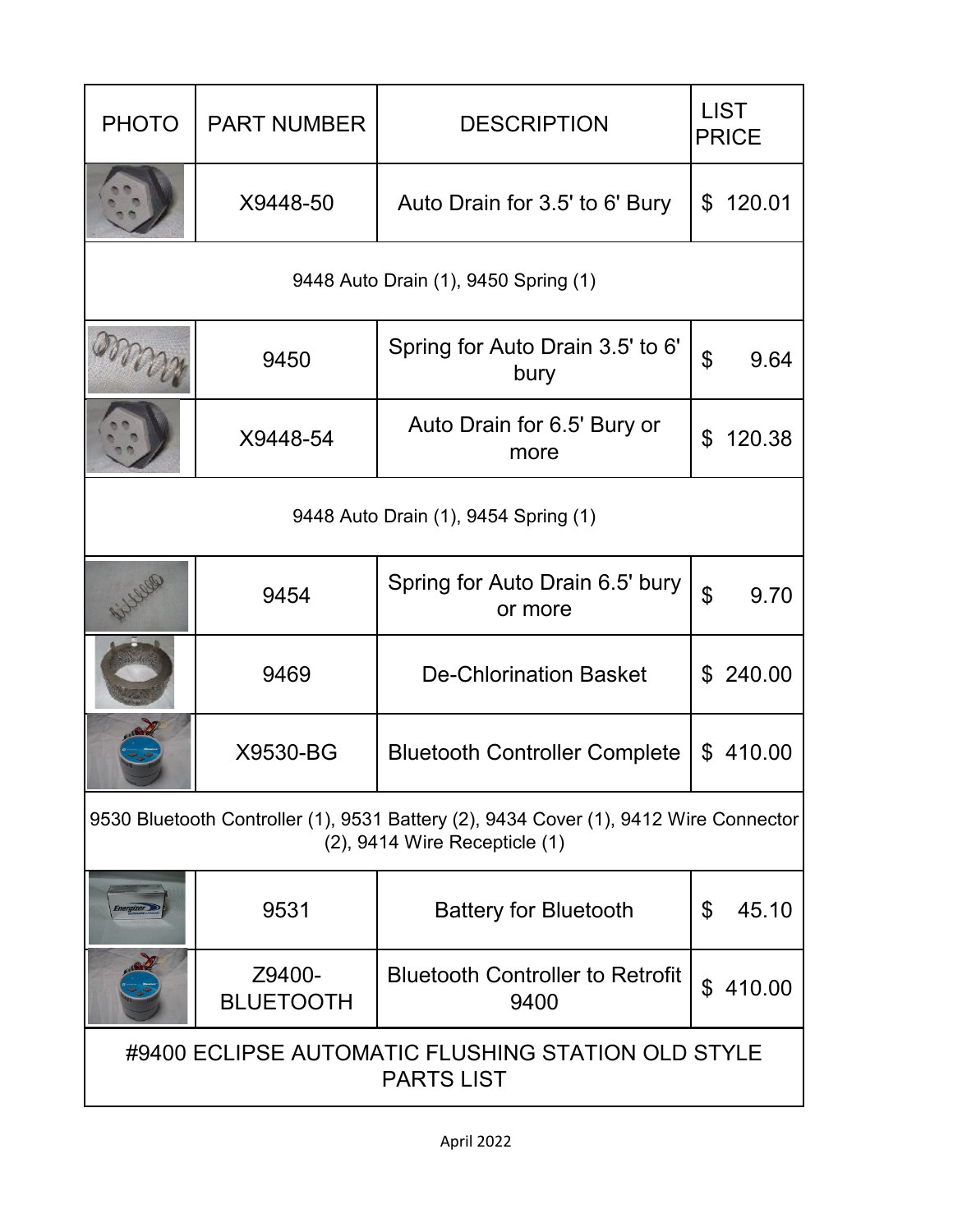| <b>PHOTO</b>                                                                                                         | <b>PART NUMBER</b>          | <b>DESCRIPTION</b>                                                                                                                                                                                                                          | <b>LIST</b><br><b>PRICE</b> |  |
|----------------------------------------------------------------------------------------------------------------------|-----------------------------|---------------------------------------------------------------------------------------------------------------------------------------------------------------------------------------------------------------------------------------------|-----------------------------|--|
|                                                                                                                      | X9400-<br><b>OSACCPLATE</b> | <b>Old Style Access Plates</b><br>(Centered Standpipe)                                                                                                                                                                                      | 179.29<br>\$                |  |
|                                                                                                                      |                             | 9420 Access Plate Removable (1), 9444 Caps (2), 9428 Access Plate Base (1), 9451 Hinge<br>Clamp (2), 9452 Screw (4), 9453 Bolt (2), 9465 Lock Washer (2), 9811 Heli-coil (2), 346-S-<br>9400 Screw (1), 9464 S-Hook (1), 346-N-9400 Nut (1) |                             |  |
|                                                                                                                      | X9420                       | <b>Old Style Access Plate</b><br>Removable with Caps                                                                                                                                                                                        | $\mathfrak{L}$<br>51.03     |  |
|                                                                                                                      |                             | 9420 Old Style Access Plate Removable (1), 9444 Caps (2)                                                                                                                                                                                    |                             |  |
|                                                                                                                      | X9428                       | Old Style Access Plate Base<br>Complete                                                                                                                                                                                                     | $\mathfrak{L}$<br>126.25    |  |
| 9428 Old Style Access Plate Base (1), 9451 Hinge Clamp (2), 9452 Screw (4)                                           |                             |                                                                                                                                                                                                                                             |                             |  |
|                                                                                                                      | 9462-OLD                    | Old Style Rubber Skirt                                                                                                                                                                                                                      | \$<br>6.17                  |  |
| 2" ICV VALVE PARTS LIST (6 bolts on bonnet)                                                                          |                             |                                                                                                                                                                                                                                             |                             |  |
| <b>PHOTO</b>                                                                                                         | <b>PART NUMBER</b>          | <b>DESCRIPTION</b>                                                                                                                                                                                                                          | <b>LIST</b><br><b>PRICE</b> |  |
|                                                                                                                      | HV374500                    | 9515 Diaphragm                                                                                                                                                                                                                              | 162.25<br>\$                |  |
|                                                                                                                      | X380600                     | 9515 Bonnet Complete                                                                                                                                                                                                                        | 305.40<br>\$                |  |
| HV380600 Bonnet (1), HV561200 Knob (1), HV561500 Bleed Screw (1), HV371600 E-<br>Clip (1), HV560800 Flow Control (1) |                             |                                                                                                                                                                                                                                             |                             |  |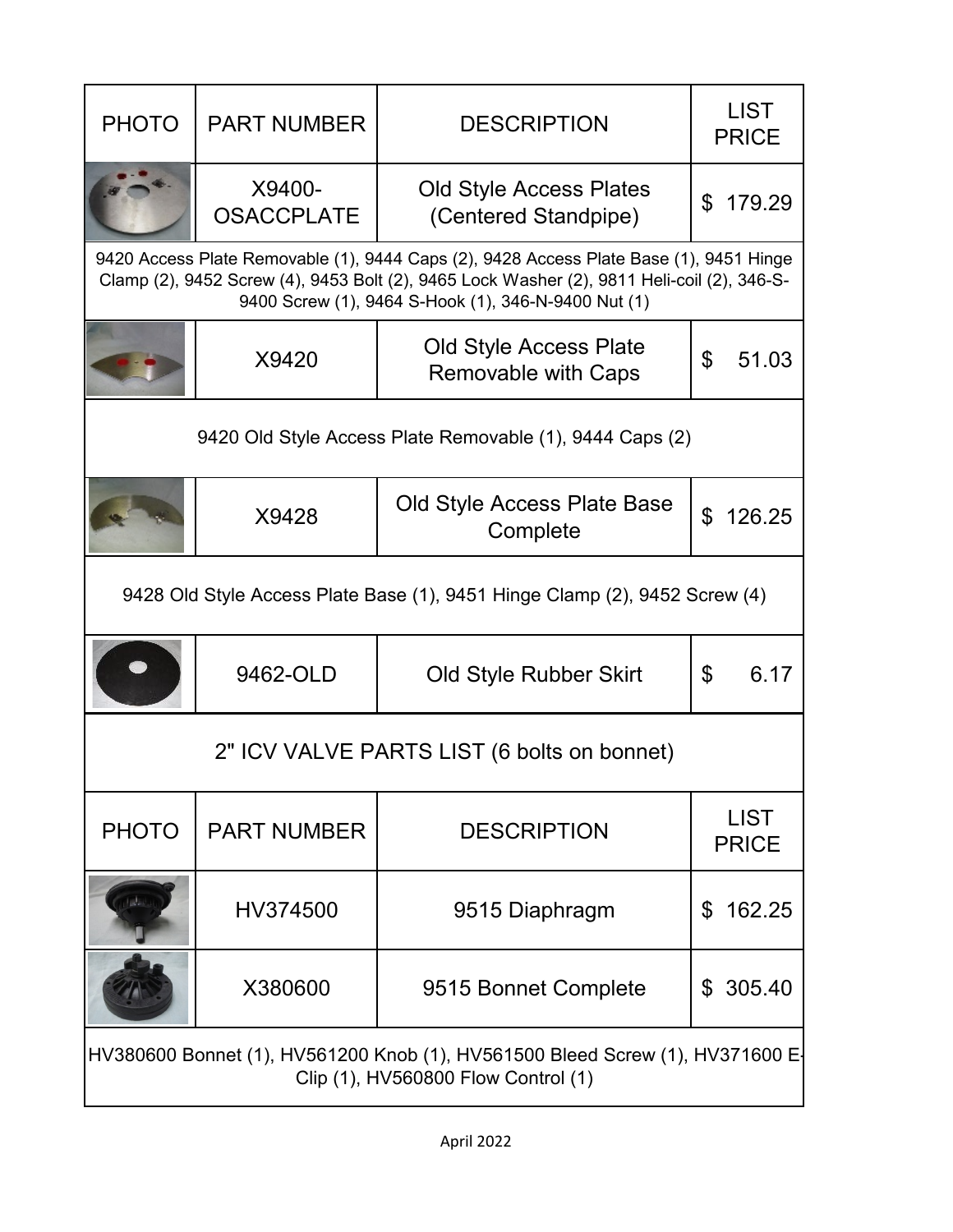|                                                                                | HV561500           | 9515 Bleed Screw                            | 26.11<br>\$                 |  |
|--------------------------------------------------------------------------------|--------------------|---------------------------------------------|-----------------------------|--|
|                                                                                | HV561200           | 9515 Flow Control Knob                      | 26.15<br>\$                 |  |
|                                                                                | HV366700           | 9515 Bonnet Bolt<br>(requires 6 per Bonnet) | \$<br>28.75                 |  |
|                                                                                | HV371600           | 9515 E-Clip Retainer                        | \$<br>4.59                  |  |
|                                                                                | HV560800           | 9515 Flow Control                           | \$<br>61.38                 |  |
|                                                                                | HV365400           | 9515 Valve Spring                           | \$<br>12.38                 |  |
|                                                                                | HV365900           | 9515 Diaphragm Support                      | \$<br>12.41                 |  |
|                                                                                | HV365500           | 9515 Valve Body                             | \$459.11                    |  |
| 2" PGV VALVE PARTS LIST (12 screws on bonnet)                                  |                    |                                             |                             |  |
| <b>PHOTO</b>                                                                   | <b>PART NUMBER</b> | <b>DESCRIPTION</b>                          | <b>LIST</b><br><b>PRICE</b> |  |
|                                                                                | HV415600           | 9516 Diaphragm                              | \$157.82                    |  |
|                                                                                | X415500            | 9516 Bonnet Complete                        | \$222.41                    |  |
| HV415500 Bonnet, HV412700 Knob, HV427100 Bleed Screw, HV414600 Flow<br>Control |                    |                                             |                             |  |